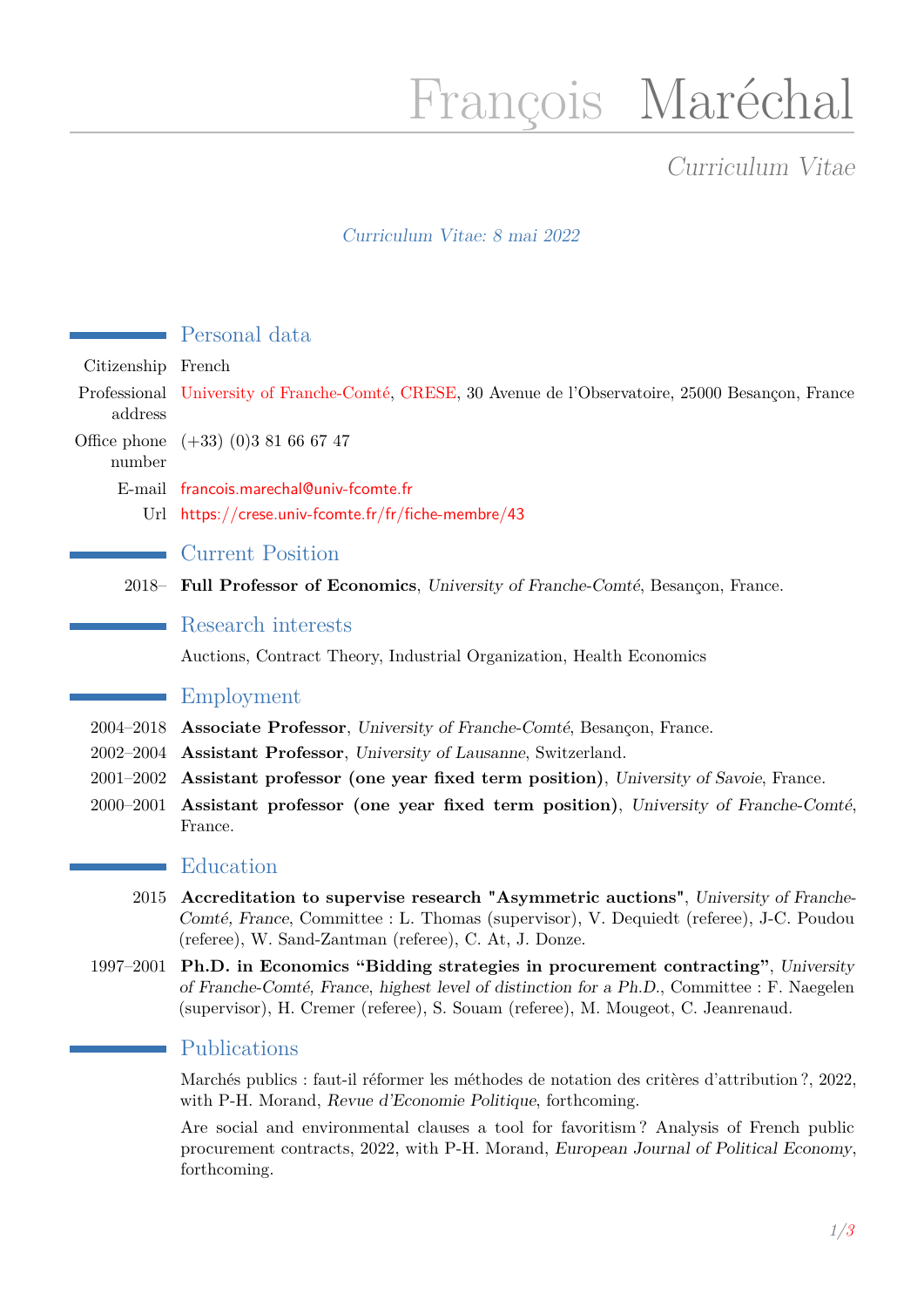The impact of medical complications on optimal hospital payment, 2021, with L. Thomas, Journal of Public Economic Theory, Vol. 23(6), pp. 1144-1173.

Implementation of personalized medicine in a context of moral hazard and uncertainty about treatment efficacy, 2021, with S. Alcenat and F. Naegelen, International Journal of Health Economics and Management, Vol. 21(1), pp. 81-97.

The Impact of a Right of First Refusal Clause in a First-Price Auction with Heterogeneous Risk-Averse Bidders, 2020, with K. Brisset and F. Cochard, Journal of Institutional and Theoretical Economics, Vol. 176(3), pp. 526-548.

The Optimal Contract under Adverse Selection in a Moral-Hazard Model with a Risk-Averse Agent, 2018, with L. Thomas, Games, Vol. 9(1), 12.

L'impact économique du droit de préemption dans une procédure de vente, 2015, with K. Brisset and F. Cochard, Revue Française d'Economie, Vol. 30, pp. 217-255.

Is the newcomer more aggressive when the incumbent is granted a Right of First Refusal Clause in a procurement auction ? Experimental Evidence, 2015, with K. Brisset and F. Cochard, Theory and Decision, Vol. 78 (4), pp. 639-665.

The public release of information in first-price sealed-bid auctions, 2012, with P.H. Morand, Review of Economic Design, Vol. 16, pp. 323-330.

Small Business Participation Procurement Policy : Subcontracting vs Allotment, 2012, with P.H. Morand, Louvain Economic Review, Vol. 78 (2), pp. 5-23.

First-price vs second-price auctions under risk aversion and private affiliated values, 2011, Economics Bulletin, vol 31 (2), pp. 1765-1771.

Enchères électroniques inversées : Atouts et Limites pour la fonction achat, 2011, with K. Brisset, Revue Française de Gestion Industrielle, vol 30 (4), pp. 95-114.

First-price sealed-bid auctions when bidders exhibit different attitudes toward risk, 2011, with P.H. Morand, Economics Letters, vol 113, pp 108-111.

Free Riding in Combinatorial first-price sealed-bid Auctions, 2009, with P.H. Morand, The B. E. Journal of Theoretical Economics (Contributions), Vol. 9 (1), Article 41.

Prevention of diseases and preventive co-payment rate, 2009, Economics Bulletin, Vol. 29, no.3, pp. 2339-2348.

Cost variability, quality of care and hospital payment systems, 2006, with M. Mougeot, Revue économique et sociale, Special issue : Swiss research program on DRGs, vol.64, june 2006, pp. 13-30.

Pre vs post-award Subcontracting Plan in Procurement Bidding, 2003, with P-H. Morand, Economics Letters, 81 (1), pp. 23-30.

La procédure de passation des marchés publics : contrat à prix fixe renégociable par des avenants ou contrat incitatif ?, 2002, Economie et Prévision, vol. 5, pp. 1-10.

Sous-traitance et avenants dans les marchés publics : une illustration, 2002, with P.H. Morand, Revue d'Economie Politique, vol. 112 (1), janv-fév 2002, pp. 103-120.

La commande publique par enchères électroniques inversées, 2002, with K. Brisset and P-H. Morand, Economie Publique, 10(1), pp.101-126.

#### Working papers and works in progress

Green Public Procurement, Local Purchasing and Competing Local Authorities (with P-H Morand).

Allotment vs Economic Interest Grouping in Procurement Contracts (with P-H. Morand).